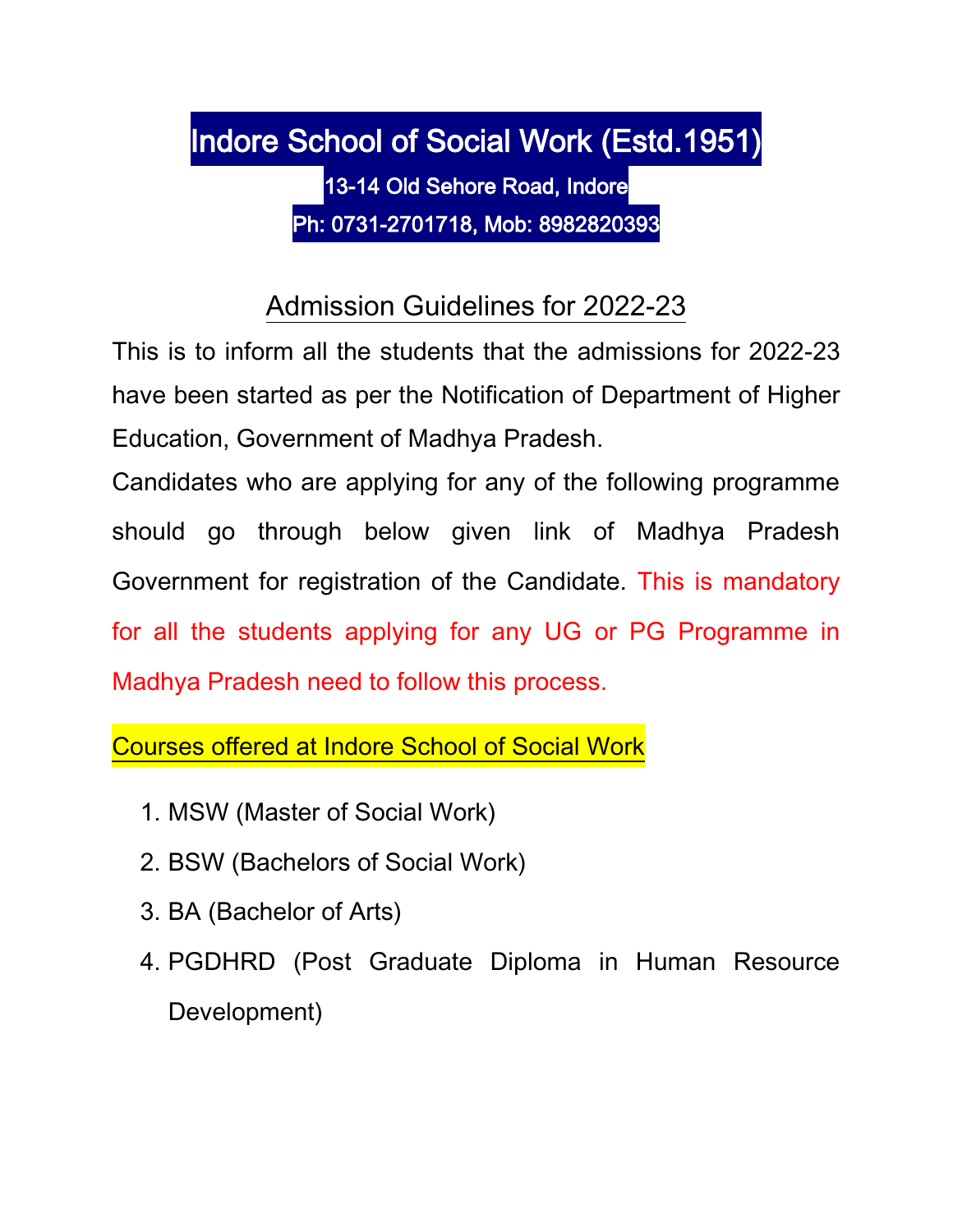#### Link for Registration for Admission

<https://epravesh.mponline.gov.in/Portal/index.aspx>

Indore School of Social Work is a Minority College so the students need to go to Minority College Section to fill the form for UG or PG. Those who are opting for PGDHRD need to choose registration for PG option.



Once the Registration is completed you make do the choice filling. You can choose Indore School of Social Work in the first Preference.

College Code: A035